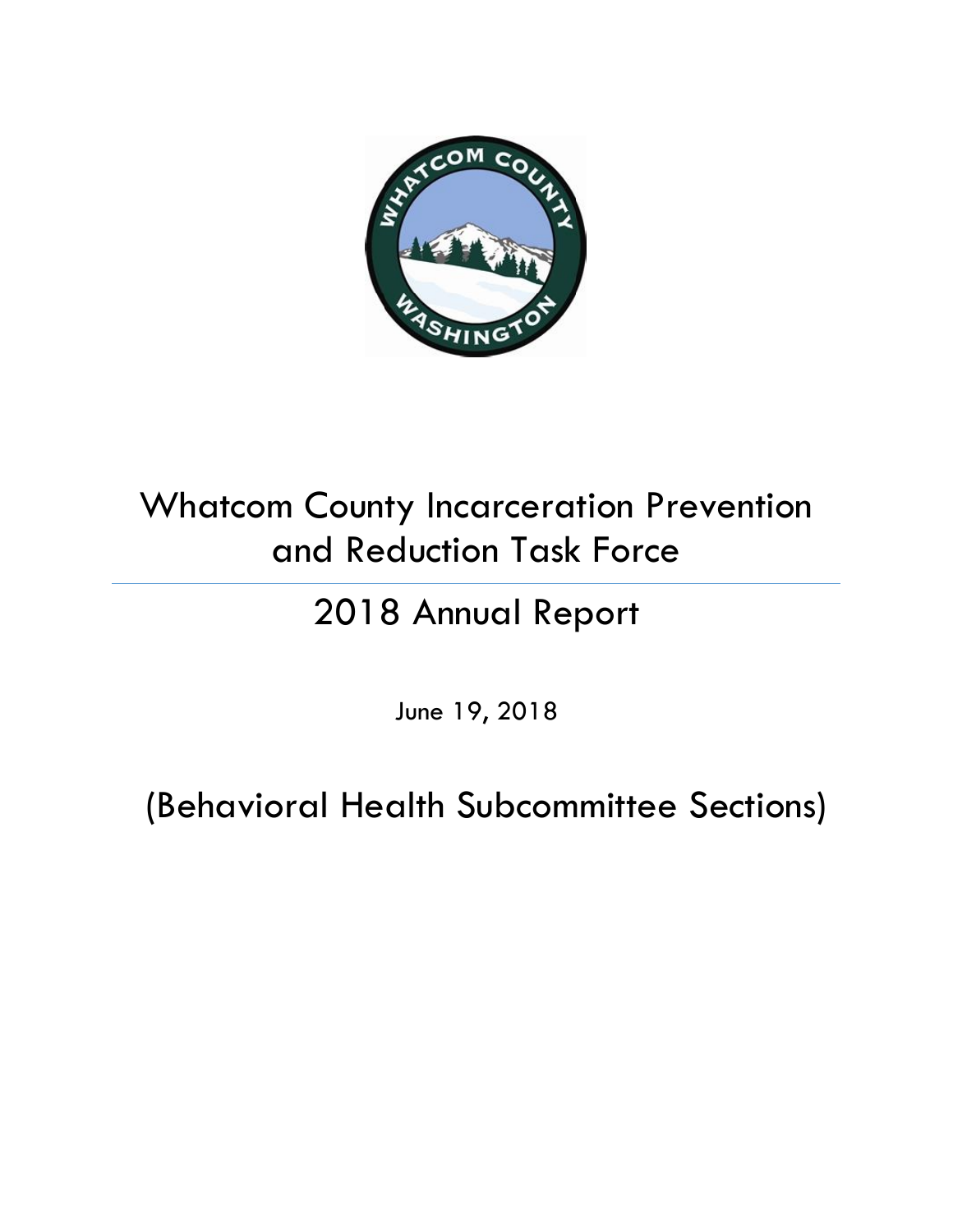## **I. Introduction and Summary**

**TASK FORCE STATEMENT OF PURPOSE.** The Incarceration Prevention and Reduction Task Force was formed by an ordinance of the Whatcom County Council in 2015 to review Whatcom County's criminal justice and behavioral health programs and recommend changes to reduce incarceration of individuals struggling with mental illness and chemical dependency, and to reduce jail use by pretrial defendants who can be safely released. The Task Force includes a broad range of participants including representatives from organizations involved in criminal justice and law enforcement, policy makers, service providers, members of the public, and consumers of services.

The Task Force has established three ad hoc committees to work on specific criminal justice or behavioral health issues. A *Crisis Triage Facility Committee* is developing recommendations for an expanded crisis recovery facility. A *Legal and Justice System Committee* is examining reforms in law enforcement and justice system practices. A *Behavioral Health Committee* is identifying ways to improve delivery of mental health and substance use disorder services. In 2018, a new committee is being formed to facilitate improvement in data systems and cross-jurisdictional information-sharing, and to develop data to measure impacts. Progress to reduce incarceration and improve access to behavioral health resources, as well as significant barriers or opportunities, are noted briefly below. These topics are explored more thoroughly in the body of the report.

## Legal and Justice System Committee

- *Pretrial Risk Assessment and Services.* Use of a data-driven risk assessment tool for pretrial release decisions, and capacity to monitor defendants who are released, is considered a best practice in judicial administration. The Legal and Justice System Committee formed a Pretrial Processes Work Group to develop a framework for a risk assessment and supervision program. The Work Group contracted with a consultant to help it design the program and will make a budget request to the County Council in summer 2018 for additional consultant services for the pretrial risk tool and to hire a project supervisor for the new program.
- *Expansion of Electronic Home Monitoring.* Local jurisdictions are working to expand the availability of electronic home monitoring (EHM) as a jail alternative and for pre-trial monitoring. The Bellingham Municipal Court has steadily expanded use of EHM. In 2017, 332 Municipal Court supervisees completed their sentences on electronic home monitoring, serving more than 8,900 days. Over the 2016-17 period, only 2% of people on EHM had warrants issued. The County District Court is examining ways to increase use of EHM.
- *Behavioral Health Staff in the Public Defenders' Office.* Many clients represented by the Whatcom County Public Defender's office have acute behavioral health needs, and in March 2017 the office hired a Behavioral Health Specialist (BHS) to perform screenings in the jail and make connections to needed treatment and services. The BHS also works to support re-entry of those released from jail by helping them to find housing and services. The BHS worked with 40 individuals in 2017 and 11 individuals in the first quarter of 2018.
- *Improvements to the Whatcom County Drug Court.* Drug Court provides a method of sentencing that voids criminal charges in exchange for successful participation in substance use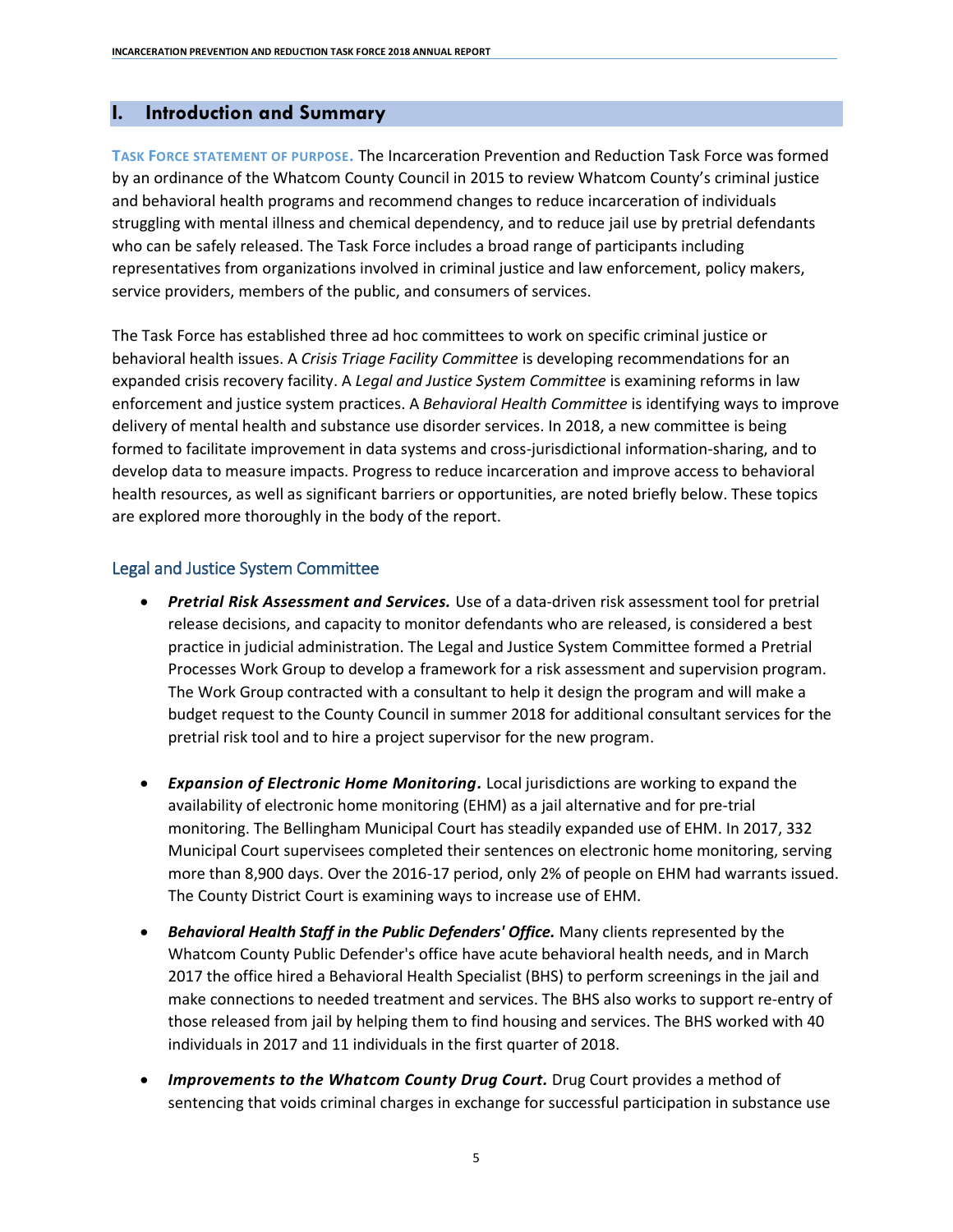disorder treatment and other activities. A part-time certified chemical dependency case manager has been added to allow the program's director to focus on building the program via improved community and provider relations. The Court will expand its roster of treatment providers and is working to expand access to recovery housing.

- *Improvements to Jail Alternative Sentencing Programs***.** Alternative sentencing programs administered by the Whatcom County Sheriff's Office include Out of Custody Work Crew, In Custody Work Crew, Work Release, and Electronic Home Detention and Monitoring. As a result of broader eligibility criteria, reduced fees, and streamlined application and placement processes, participation in alternatives increased substantially between 2016 and 2017: Up 59% in Out of Custody Work Crew; up 28% for In Custody Work Crew; and up 23% for Work Release.
- *Reduce Number of Jail Admissions for New Charges.* For low level or victimless offenders, law enforcement officers may exercise discretion to cite and release an individual rather than book them into jail. The Sheriff's Office authorized its officers to issue written citations for certain minor offenses that identify the criminal charge and inform the person of their court appearance date, and encouraged local courts to authorize book and release under certain conditions. Similar practices are used by Bellingham Courts and law enforcement.
- *Warrant Reduction Efforts.* Warrants are a critical tool for enforcing adherence to required conditions of supervision and in response to failures to appear (FTA) for court dates. In an effort to reduce warrants, the Whatcom District Court Probation department has installed software to generate text message reminders for all probation appointments, scheduled substance tests, and court hearings. Since this practice was introduced, the FTA rate for court hearings has been reduced from 28% to 14%. Also, Whatcom County District Court and Bellingham Municipal Court administrators have initiated new practices to clear invalid charges that might otherwise result in warrants, and implemented a phone call reminder program for most court hearings.

## Behavioral Health Committee

- *Crisis Prevention, De-escalation, and Behavioral Health Response.* The Sheriff's Office and the Bellingham Police Department ensure that all deputies and officers receive state-required Crisis Intervention Training (CIT). The County and the City of Bellingham are working to add behavioral health professionals into law enforcement crisis response, although success has been limited to date because of barriers to the flow of confidential health information. Involved partners are working together to solve these issues to the extent possible. The Sheriff's Office has added a crisis intervention deputy to work closely with the behavioral health community to divert offenders from the criminal justice system to treatment.
- *County Opioid Response Plan.*Community partners convened to develop and implement a comprehensive education and awareness campaign focused on preventing access to unauthorized medications, safe storage and disposal of medications, and overdose prevention. Educational materials on the potential harmful effects of opiates when used inappropriately have been developed and widely distributed.
- **Expansion of Substance Use Disorder Treatment.** Although mental illness alone is rarely a driver of criminal behavior, when substance abuse issues are also present, the risk increases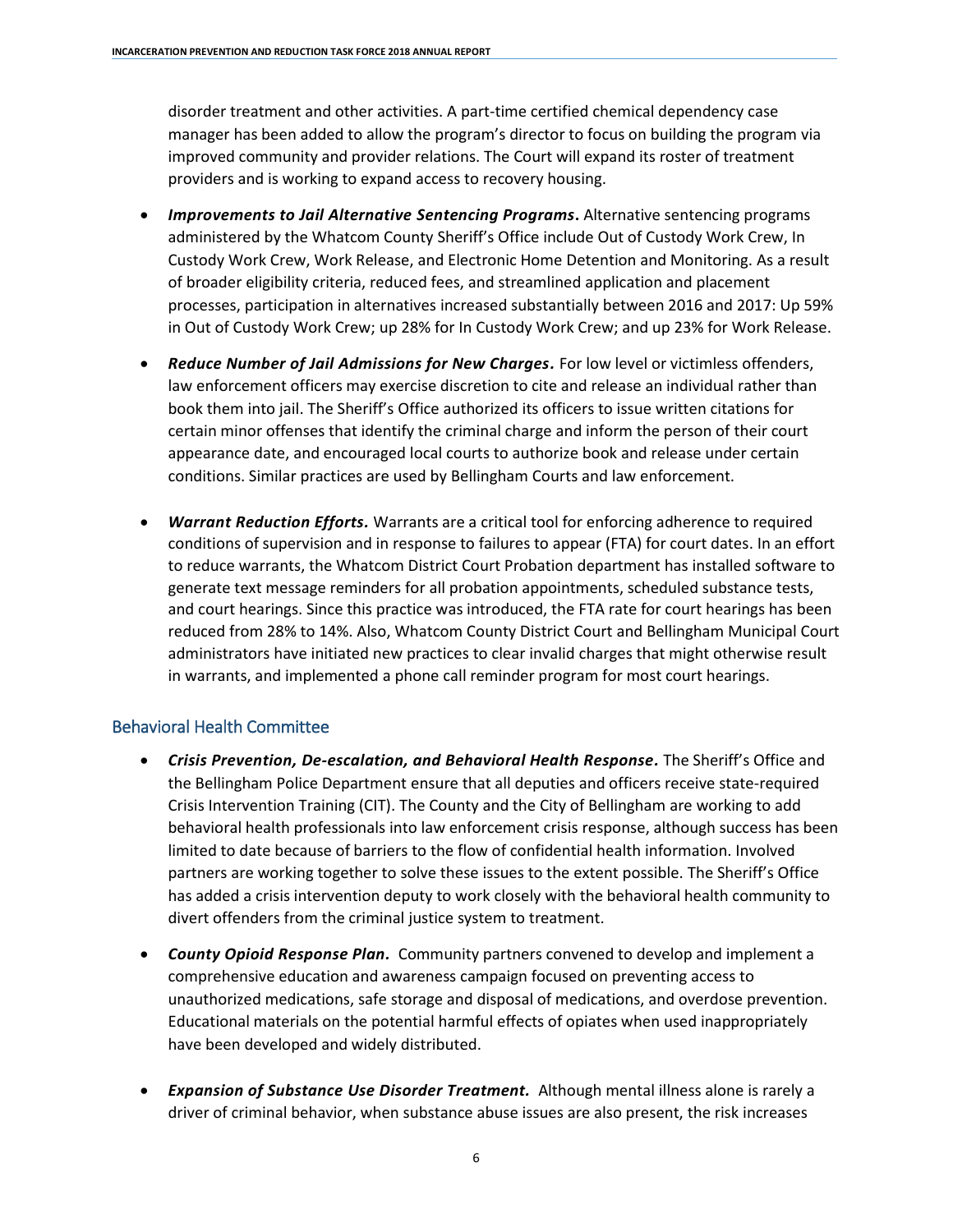threefold. The County is dealing with a substantial problem of opioid abuse, and the use of methamphetamines appears to be on the rise. Medically Assisted Treatment (MAT) can stabilize the ups and downs of opiate addiction and assist individuals in establishing productive lives. Cascade Medical Advantage and SEA MAR Community Health Center have expanded MAT by a total of 375 individuals to date.

 *System-Wide Efficacy for Managing Behavioral Health Challenges.* The Whatcom GRACE (Ground-level Response and Coordinated Engagement) program will start soon. The purpose of the program is to reduce episodes of unnecessary and costly contacts with law enforcement, EMS, the hospital emergency department, and the jail. GRACE is being designed to support individuals with significant psychosocial needs through the provision of outreach, continuous engagement, and intensive care management.

## Triage Committee

- *Facility Planning.* Capital funds have been secured (\$7 million from the Washington State capital fund and \$2.5 million from the North Sound Behavioral Health Organization). The County Council approved the Task Force-recommended plan to construct a free-standing building that will house two 16 bed units, for a total of 32 beds. County staff have executed contracts with an architectural firm and work is proceeding to invite construction bids with an anticipated groundbreaking in fall 2018, and project completion 12 to 14 months thereafter.
- *Licensure and Services.* The plan is to develop two units. One unit will provide mental health crisis stabilization services and the other will provide acute substance detoxification services. Health Department staff are reviewing licensing and certification options for the respective units with the aim of being able to provide the highest level of service needed to divert people from jail and the hospital emergency department. On the detox side, the Health Department is considering classification as a "Medically Monitored" inpatient unit.
- *Financing.* Funding from Medicaid to behavioral health facilities is changing from a regional model involving state-created agencies, to funding through insurance companies, referred to as Managed Care Organizations, or MCOs. Whatcom County and other Washington State counties have taken the position that reimbursement by the MCOs for crisis stabilization services must be cost-based rather than fee-for-service in order to allow such facilities to operate.
- *Note:* Since the State of Washington considers only the mental health stabilization unit to be a "triage" facility, the Task Force is calling the planned local mental health/acute drug and alcohol facility a "Crisis Recovery Facility" in this report.

## INDEX Committee

 *Information Needs and Data Exchange (INDEX) Committee***.** This new committee is being formed in 2018 to improve the availability of data to track incarceration trends, use and efficacy of alternatives, behavioral health and other interventions, and trends in judicial administration. The INDEX Committee will include a technical workgroup and a policy workgroup. The Committee will identify how to assess performance and establish metrics that will measure the success of each new initiative.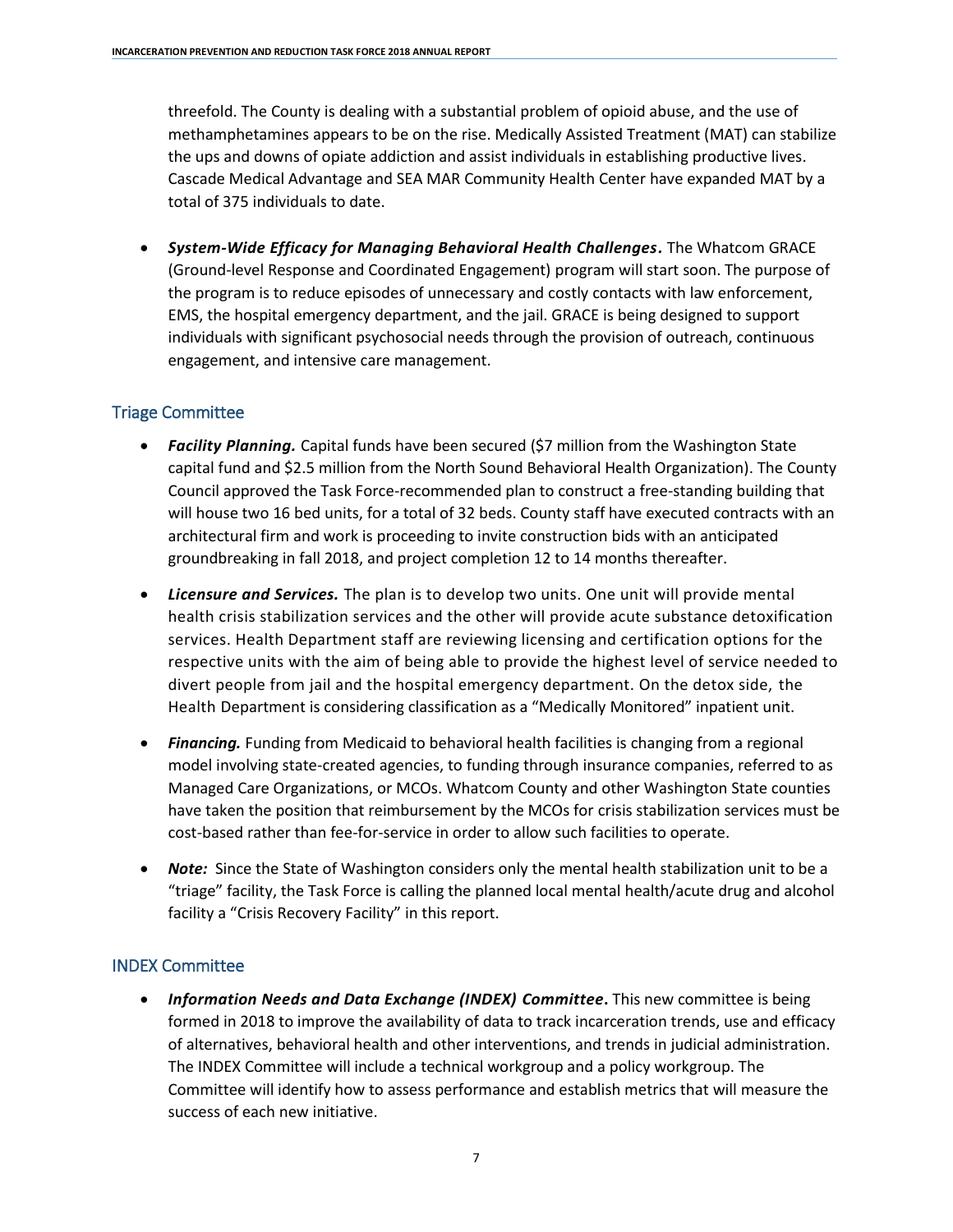## Budget Needs

Some measures to improve law enforcement or judicial processes, or to strengthen behavioral health capacity and services, will require more resources—whether funding for more staff in existing programs, creation of new programs, or funds for research and development. The Whatcom County Council has requested that the Task Force identify immediate budget needs or anticipated requests for the 2019- 2020 County budget. The following summarizes these needs, which are discussed more thoroughly in the body of this report.

- *Pretrial risk assessment and pretrial monitoring capacity*. Initial estimates for consulting fees for validation of a risk assessment instrument are approximately \$50,000. The Pretrial Processes Work Group is working to identify ongoing staffing needs for implementation and maintenance of the risk assessment tool and for staffing for pretrial services, the cost of which will vary depending on the types of services offered.
- *Drug court supports.* Additional funds to expand high-quality recovery housing and implement dedicated housing stipends will provide stability for drug court participants during the difficult work of overcoming dependency. In addition, permanent County funding for chemical dependency services will help the Court expand its capacity.
- *Improving access to jail alternatives*. Some convicted defendants have difficulty navigating their way from municipal or County courts to the Jail Work Center. The Sheriff's Office will recommend a new position be funded in the 2019-2020 budget to provide screening for eligibility and program assignment in a location at or near the County Courthouse.
- **GRACE**. Continued funding by Whatcom County, the City of Bellingham, and PeaceHealth St. Joseph Medical Center will be critical to the development and operation of the GRACE program. Funding for additional housing slots for GRACE participants will also be essential for the success of the program.
- *Crisis Recovery Services and continuum of care*. The success of the Crisis Recovery Facility will be limited without sufficient resources to support individuals once they are stabilized and ready to be discharged. The Task Force recommends that the County continue to support the development of continuum of care services to support the operations of the center.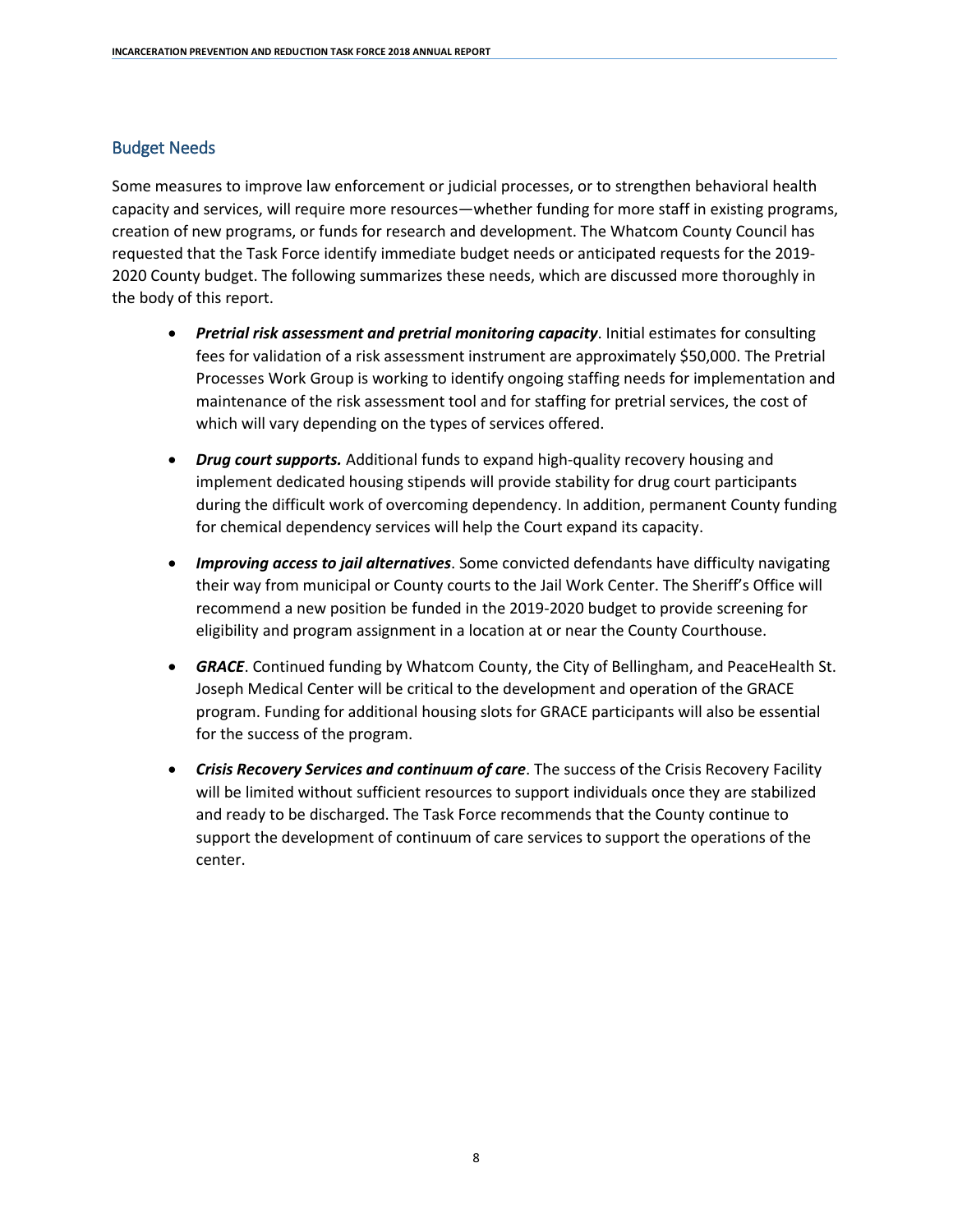## **II. 2018 Annual Report: Incarceration Reduction Programs and Initiatives**

## **A. Introduction**

The Incarceration Prevention and Reduction Task Force was formed by the Whatcom County Council in 2015. Its purpose, as stated in Whatcom County Code Chapter 2.46, is to "…continually review Whatcom County's criminal justice and behavioral health programs and make specific recommendations to safely and effectively reduce incarceration of individuals struggling with mental illness and chemical dependency, and minimize jail utilization by pretrial defendants who can safely be released." The Task Force is made up of participants from a broad range of sectors, including local judicial and law enforcement agencies, behavioral health organizations, local government executive and legislative representatives, members of the public, and consumers of services.

The Task Force has established three Ad Hoc Committees to work on specific criminal justice or behavioral health issues:

- A Crisis Triage Facility Committee is developing recommendations for an expanded Crisis Recovery Facility to serve as a secure locus for initial treatment of individuals experiencing acute behavioral health issues.
- A Legal and Justice System Committee is examining reforms in law enforcement and judicial practices to safely divert more people from jail, or reduce time in incarceration when possible.
- A Behavioral Health Committee is identifying ways to improve delivery of mental health and substance use disorder treatments to help people avoid entanglement with the justice system, or help them successfully transition out of it.

This report summarizes a broad range of activities and outcomes resulting from the work of the Task Force and its involved agencies. It also identifies issues or barriers to progress, and possible solutions to those barriers.

**BRIEF OVERVIEW OF TASK FORCE ACTIVITIES.** Initial Task Force areas of activity in 2015 and 2016 involved assembling available data on criminal justice and behavioral health trends, planning for new local acute care crisis recovery facilities, and identifying promising pre-arrest and pretrial alternatives. Major areas of focus in 2017 included developing a plan and securing capital funding for expanded crisis recovery facilities, researching options for risk assessment and pretrial services for Superior Court and other jurisdictions, and developing programs to improve the behavioral health continuum of care. In 2017 the Task Force engaged with the Vera Institute of Justice for an independent review of judicial system practices, resulting in a number of recommendations. Three progress reports detailing 2015- 2017 activities can be found on the Task Force's web page at:

<https://www.whatcomcounty.us/2052/Incarceration-Prevention-and-Reduction-T>

In 2018, the Legal and Justice Committee formed a working group to accelerate the development of a pretrial risk assessment tool and a program for pretrial services. Now that construction money has been secured, the Triage Committee is focusing on refinements to the operational model and on ensuring adequate long-term operational funding. Also in 2018, a new data committee is being created to develop measures to track progress and facilitate improvement in data systems and cross-jurisdictional information-sharing. Work began in 2017, and is continuing in 2018, to develop a new Ground-Level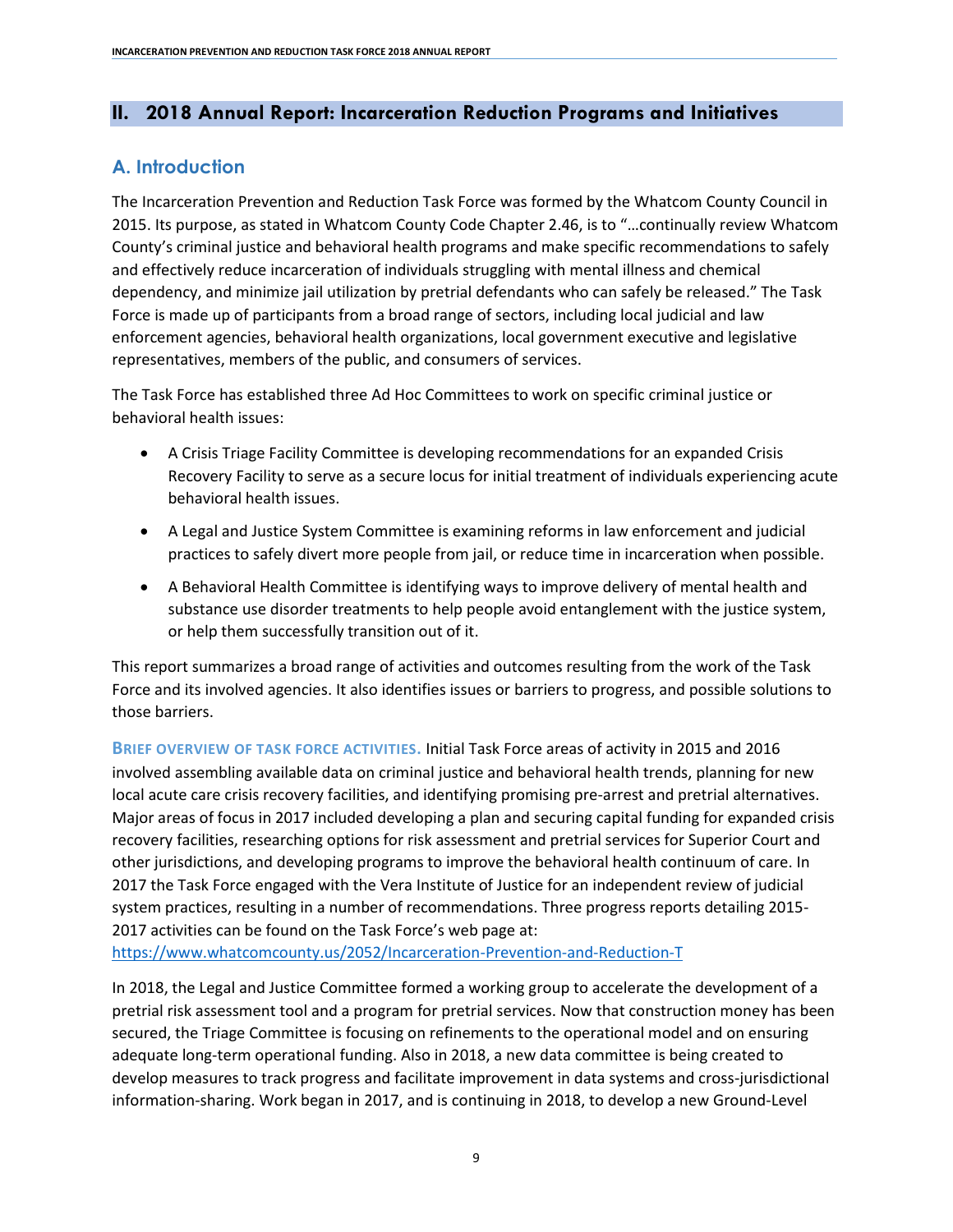Response and Coordinated Engagement (GRACE) program to provide care coordination and case management to people who are frequent utilizers of various systems, including the jail and emergency services. A hub organization to coordinate GRACE is expected to be announced soon. There is also progress on streamlining eligibility for jail alternative programs.

*Insufficient substance use disorder and mental health treatment capacity is a substantial constraint to progress.*

Expanded treatment for opiates is another critical element for our community—especially new capacity for Medically Assisted Treatment (MAT) regimens that have been shown to be effective in ameliorating the effects of addiction. A number of improvements to the Drug Court have also been implemented.

Despite these gains, the availability of substance use disorder and mental health treatment remains a substantial constraint due to capacity shortages throughout the system resulting from underfunding of behavioral health services, loss of regional facilities, and the difficulty in hiring skilled staff. Uncertainty has also been injected into the system as the state transitions from regional funding of behavioral services to a model where mental health and substance use disorder treatment services will be paid for by health insurers. While this may improve coordination of care between medical and behavioral health, it creates uncertainly on whether many critically needed services will be fully funded.

Another endemic capacity constraint involves housing. Appropriate housing is a critical element for individuals who are working to stabilize themselves outside of the criminal justice system, and for others who are transitioning from jail back into the community. Housing is needed post-incarceration, during treatment programs, and for those with long-term behavioral health needs. While some incremental improvements in capacity are noted below, additional housing remains a critical need.

At mid-year 2018, Task Force committees are wrapping up a process of strategic planning to identify work plans for the 2018-2020 period, along with associated goals and performance measures. Progress in building work plans is summarized briefly in Appendix A on page 27.

## **B. Progress Report: Legal and Justice Committee**

Members of the Legal and Justice Committee have engaged in a wide array of recent initiatives. Activities included development of a pretrial risk assessment tool and services, improvements to the Whatcom County Drug Court, warrant reduction efforts, and improvements to Whatcom County jail alternative programs. Specific initiatives, progress, and remaining issues are discussed below.

## **PRETRIAL RISK ASSESSMENT AND PRETRIAL SERVICES**

**Goals**: There are two goals for improvements to pretrial practices:

- Select and implement an accurate assessment tool for judges to use in identifying defendants who may be conditionally released while awaiting trial, and in ordering release conditions for those defendants.
- Implement a program for monitoring defendants on pretrial release.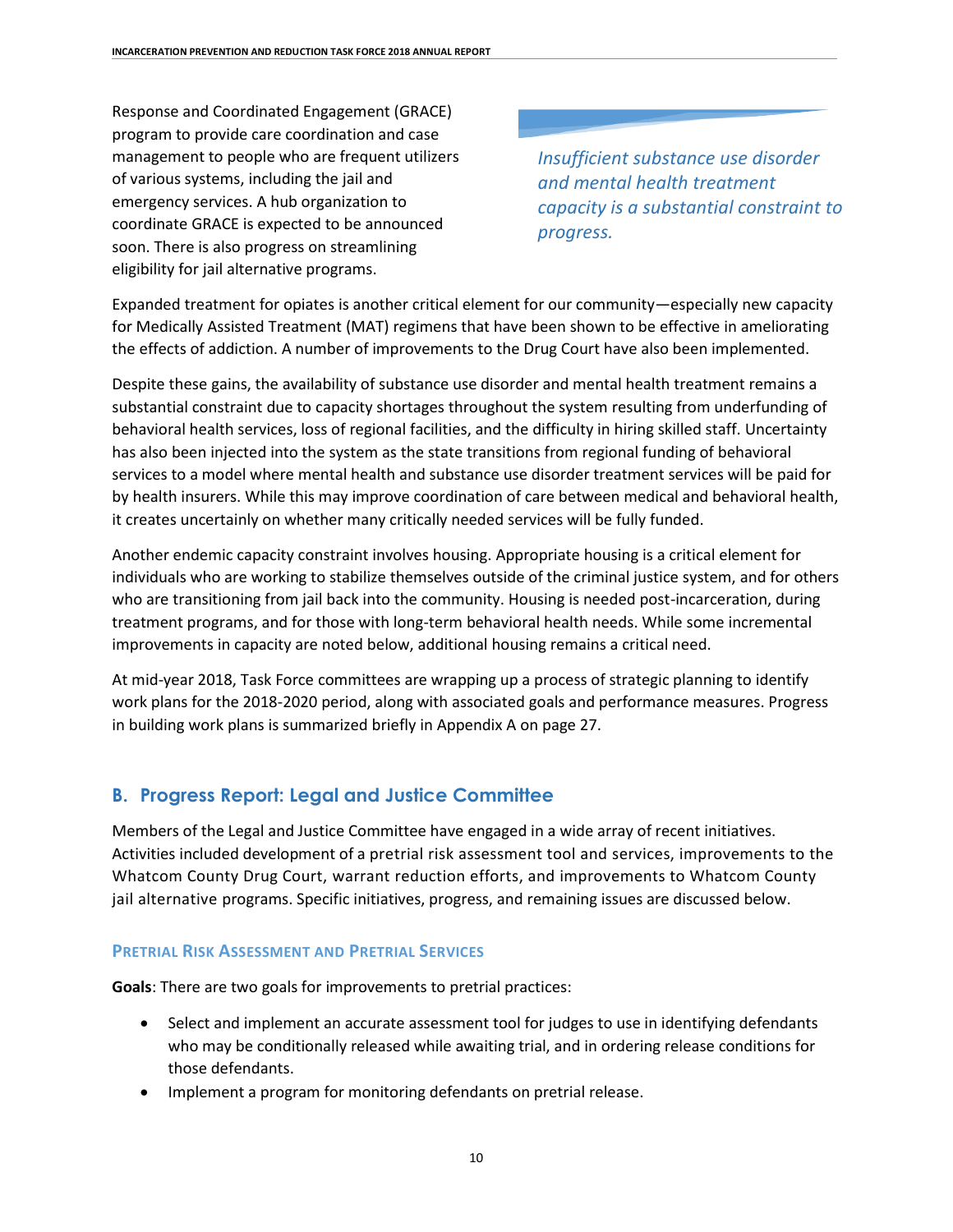- Two new treatment providers are establishing themselves in the community, which will increase both the availability and the quality of treatment services.
- Work is underway to develop additional recovery housing for participants.

*Chronic shortages of mental health and substance use disorder treatment have been exacerbated by recent losses in regional capacity.*

**Issues and Opportunities:** The Drug Court team will work with the Committee to make certain that the County is using a validated tool necessary to qualify the County for federal grants and ensure the County is in compliance with National Association of Drug Court Professionals (NADCP) best practices, if the County is not already in compliance. National standards also encourage joint training by all members of a drug court team to create more informed decision-making and strengthen the team. In 2018, some but not all local team members will attend a national drug court training conference. The committee acknowledges that the Whatcom County Superior Court, Prosecutor and other stakeholders are working toward bringing Drug Court into full compliance with NADCP Adult Drug Court Best Practice Standards. The Task Force supports and appreciates their efforts.

Additional funds to expand high-quality recovery housing and implement dedicated housing stipends would provide stability for drug court participants during the difficult work of overcoming dependency and building new lives. Also, increased County funding for chemical dependency services for the drug court team would serve both short-term and longer-term goals of preventing or reducing incarceration.

## **C. Progress Report: Behavioral Health Committee**

The Behavioral Health Committee has worked collaboratively across jurisdictions to support the creation of programs that provide effective mental health and substance use disorder treatment available to all County residents. The committee has focused on increasing effective capacity for managing behavioral health challenges. Supported initiatives include development of the Groundlevel Response and Coordinated Engagement (GRACE) program to integrate behavioral health services and reduce inappropriate use of the jail and emergency response systems. The Committee, in conjunction with the Whatcom County Health Department and involved jurisdictions, worked to encourage behavioral health crisis expertise in law enforcement, and also supported the development of a newly-developed County Opioid Response Plan.

## **IMPROVEMENTS IN BEHAVIORAL HEALTH SERVICES AND COORDINATION**

**Goal:** Reduce the use of and costs incurred by the criminal justice and emergency response systems through the provision of effective behavioral health programs and services.

**Context:** A portion of the population served in the criminal justice system is often challenged with poor health, behavioral health disorders, and/or unstable housing or homelessness. Some individuals will frequently require emergency responses from law enforcement or Emergency Medical Services (EMS). However, crisis interventions are generally ineffective in resolving most individuals' persistent challenges, and they may become "familiar faces" to first responder systems. Whatcom GRACE is a program being designed to provide care coordination services to individuals who frequently use the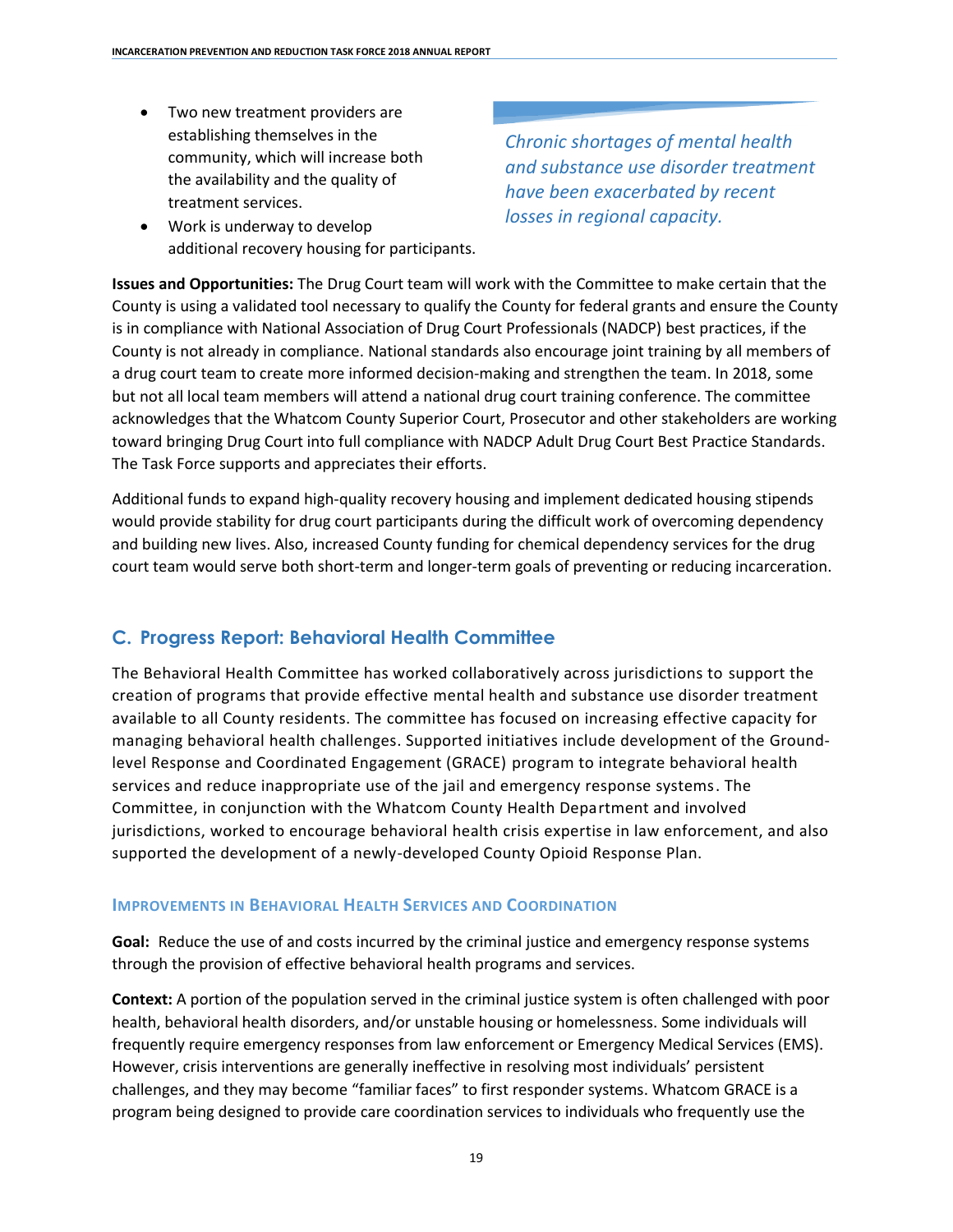crisis system or draw law enforcement responses. The program aims to reduce calls to law enforcement and other first responders while improving the health, well-being and stability of program participants. GRACE intends to divert individuals from arrest and jail booking and reconnect them to more appropriate services. Care coordination activities will be coupled with other necessary services from service providers, resulting in comprehensive intervention and care plans. The program will operate using a hub-and-spoke model, with the hub coordinating services of involved agencies and providing a case management fallback to ensure that individuals remain involved in appropriate services. GRACE has three goals:

- Increase public safety
- Reduce use and costs of criminal justice and emergency response systems
- Improve health and well-being of individuals with complex needs

**Progress:** The Whatcom County Health Department has been working with the City of Bellingham and PeaceHealth St. Joseph Medical Center to secure funding needed to move from planning to implementation of the GRACE program. Recent activities include the following.

- A "Request for Qualifications" (RFQ) was released in early spring seeking an agency to serve as the "hub" of the GRACE program. The County, serving as the administrative lead for this effort, is currently in negotiations to develop a contract for these services.
- The County has worked with the North Sound Behavioral Health Organization to promote sharing of protected health information among GRACE partners. Release of Information forms have been developed with expert consultation from a health care attorney to ensure privacy of individuals served, while also allowing for optimal coordination of care while in the GRACE program. Review and refinement of the instrument is pending.
- The Whatcom County Health Department has secured a grant from the Robert Wood Johnson Foundation for technical assistance on sharing health information across multiple systems. The grant will enhance the efforts underway to address the significant challenge of exchanging timely information in order to best serve GRACE clients.

## **Issues and opportunities**:

- The ability to share necessary protected health information among the various GRACE partners has been a significant challenge. Care coordination among healthcare providers is allowed under the laws of confidentiality to some extent, but sharing protected health information with law enforcement is more difficult. It is expected that the releases noted above, once signed by GRACE clients, will promote better communication among GRACE partners.
- The target population is often reticent to accept services and will require sophisticated engagement practices to include them in the GRACE program.
- The lack of suitable housing will be a challenge for GRACE participants, as it is for other individuals who have frequent interface with the criminal justice system.
- Commercial health insurance plans will become the primary funders of behavioral health services to individuals covered under Medicaid. The County will need to work closely with these managed care organizations as well as the hub agency to ensure that Medicaid-eligible services delivered to GRACE clients are fully reimbursed.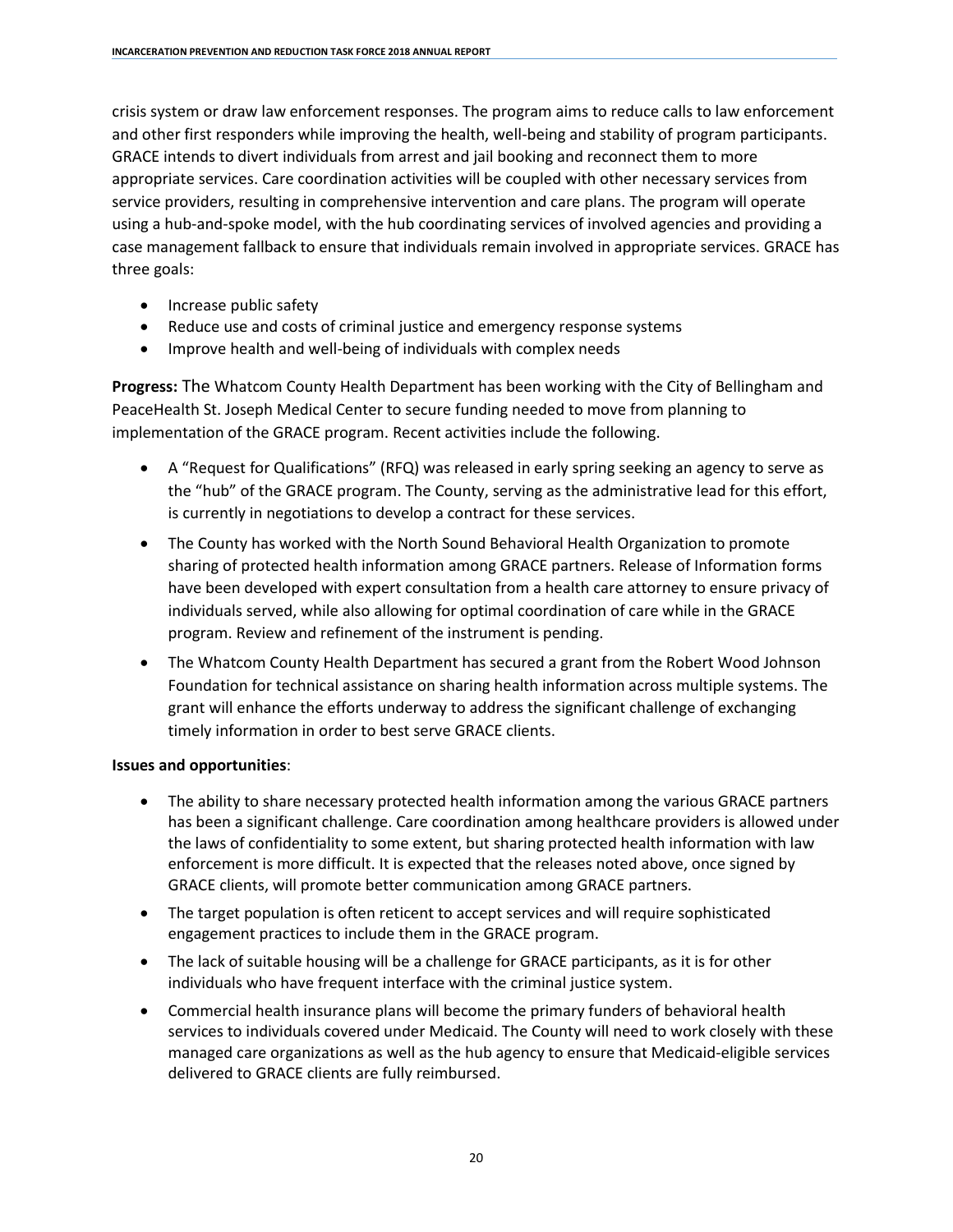#### **IMPROVED CRISIS RESPONSE AND SUBSTANCE USE DISORDER TREATMENT**

**Goal:** Reduce jail admissions/readmissions through improved crisis response and treatment.

**Context:** A Department of Social and Health Services report provided evidence that a high number of people in jail have substance use disorders (SUDs) and co-occurring (mental health and SUD) disorders— 68% and 44% respectively.<sup>5</sup> Additional data indicate a rise in opioid use and its consequences—such as opioid-related arrests, overdoses, detox and treatment admissions, and Hepatitis C. Similar to the rest of the nation, Whatcom County reached a peak crisis in the epidemic by 2016.

**Progress:** Targeted efforts to address crisis and addiction can be effective in reducing jail admissions and readmissions. Activities include:

 *Crisis Training.* Crisis Prevention and De-escalation Training for law enforcement has proven to reduce or avert arrests while also connecting individuals to appropriate services. The Sheriff and police departments are working to ensure all deputies and officers receive state-mandated crisis training. Since June of 2014, all recruits attending the Basic Law Enforcement Academy receive eight hours of Crisis Intervention Training (CIT). The training provides law enforcement with the skills and resources to respond and effectively evaluate and de-escalate situations involving individuals experiencing a behavioral or chemical dependency crisis.

In addition, deputies received 16 hours of Crisis Intervention Training in 2015. Beginning in 2018, all deputies will receive two hours of annual CIT refresher training. The Sheriff's Office Crisis Negotiations Team (CNT) has received County-funded support for ongoing annual training related to negotiation and de-escalation techniques. The team is utilized during high-risk critical incidents with increased risk to innocent victims, deputies, and the subject in crisis.

In 2018, the Sheriff's Office added a position for a Crisis Intervention Deputy to respond to persons in crisis and follow up with prevention services. The Deputy will also attend regular meetings with local mental health and chemical dependency providers to ensure a coordinated response. The current plan is to staff the position by the third quarter of 2018. The Bellingham Police Department also piloted a program to increase behavioral health expertise in crisis situations, contracting with Compass Health for the services of a behavioral health specialist. The program has been suspended pending solutions to coordination barriers caused by confidentiality rules. A reconfigured program is under consideration.

 *Opiate Education.* Illicit drug use often intersects with crime and consequent arrest and jail booking. Individuals who become addicted to opiates can resort to desperate means to obtain the drug. Research indicates that half of those who use heroin began by abusing prescription medication. In order to help prevent addiction and resultant crime, the County and its community partners developed a strategic plan to address the opioid crisis focusing on preventing misuse of prescription medication, increasing understanding of risk, and preventing overdose deaths. Educational materials were developed and widely distributed, with the theme of "Anyone can become addicted to Opiates, including Heroin." Educational posters have been placed on Whatcom Transit Authority (WTA) buses, and educational materials in several

 $\overline{\phantom{a}}$ 

<sup>5</sup> Data are for people on Medicaid only; however, 86% of inmates in the jails had been enrolled in Medicaid at some point over the previous five years. See Paula Henzel et al., "Behavioral Health Needs of Jail Inmates in Washington State," Department of Social and Health Services, Research and Data Analysis, January 2016.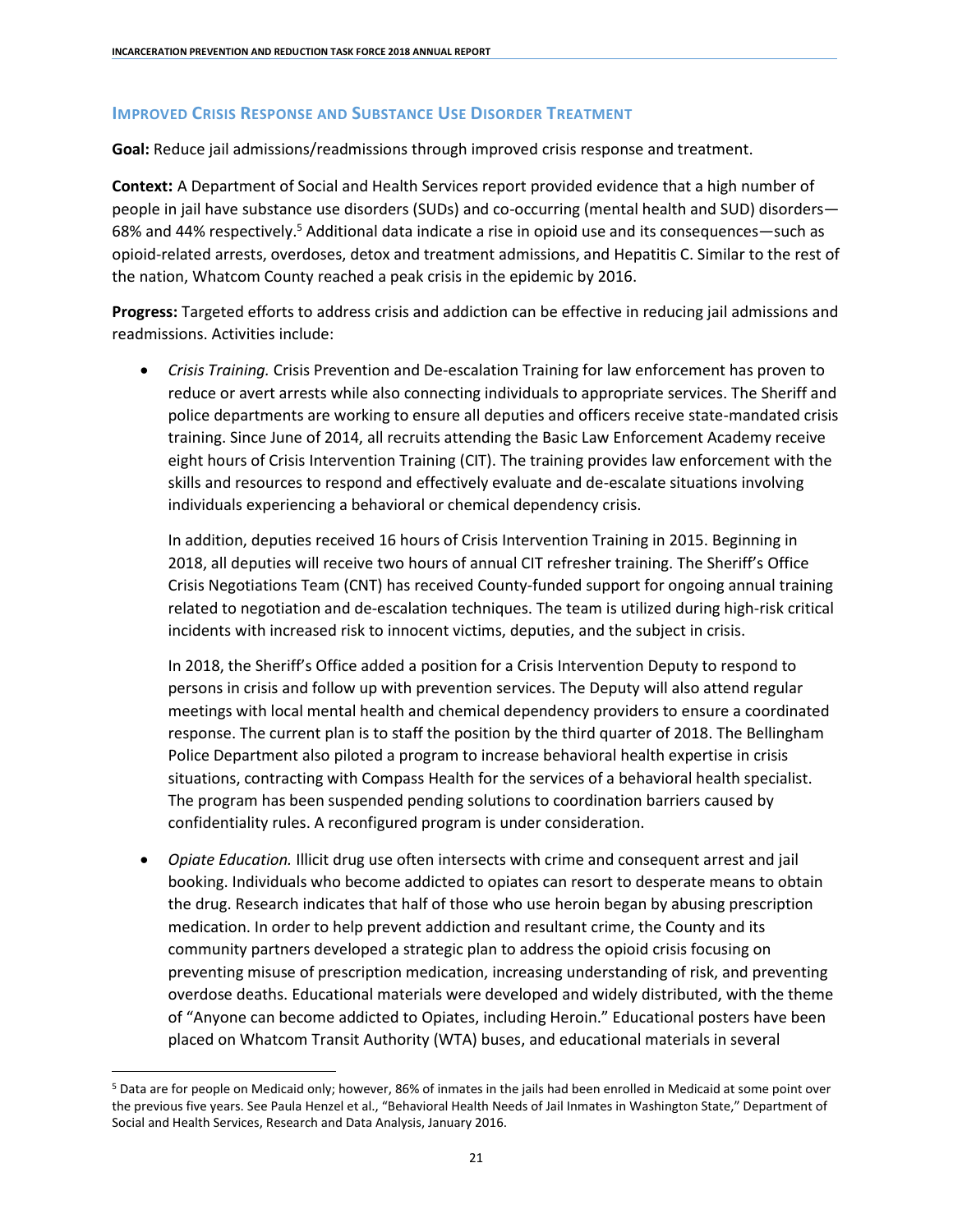different languages have been placed at pharmacies, schools, and in lock bags distributed by pharmacies to patients. (Visit the website, [WhatcomHope.org](http://www.whatcomhope.org/) for details).

- *Opiate Use Treatment*. Prescription treatment medications have been shown to be effective in promoting stabilization as well as recovery from opiate addiction. Medication Assisted Treatment (MAT) is one cornerstone in opioid crisis response planning since it increases treatment retention by up to 70% and helps to reduce opioid overdoses. Research shows that retention in treatment is associated with decreased use, abstinence, and improved quality of life. There have been two MAT agency expansions in the last year. SeaMar Community Health Services and Cascade Medical Advantage have opened up capacity to treat a total of about 375 people with opioid addiction, and both programs can expand. The Lummi nation continues to operate a program for tribal members.
- *New homeless outreach*. The County received federal funds to implement opiate/substance use disorder services via outreach services to homeless opioid addicted individuals. The County contracted with the Opportunity Council's Whatcom Homeless Service Center to place an employee with substance use disorder expertise on the Homeless Outreach Team. The new position is bringing dedicated engagement services to people with opioid use disorders and connecting them to services.
- *Changes in hospital procedures*. PeaceHealth St. Joseph Medical Center convened law enforcement and Medical Center personnel to identify problems and develop improvements with a mutual aim of addressing disruptive and potentially violent patient behaviors. With law enforcement input, the Medical Center has revised its

#### **IMPACTS OF A CHRONIC HOUSING CRISIS.**

Since 2005 the population in Washington State has grown by 19%, yet the supply of housing units only grew by 14%. This mismatch of growth translates to a shortfall of at least 118,000 housing units, representing a statewide shortfall of about 4% in total inventory of housing units of all types, private and subsidized. The lack of stable housing disrupts a person's engagement in necessary behavioral health treatment services. Individuals who are living in safe and stable housing are more likely to engage in treatment and supportive services, thereby promoting recovery from addiction. Affordable and accessible housing is also critical to reducing involvement with the criminal justice system.

The mismatch in housing supply and demand shows up in the rental vacancy rate. According to the U.S. Census Bureau Quarterly Vacancy and Home Ownership rates report, the State of Washington ranked #50, the worst in the nation, for tight vacancy rates as of the fourth quarter of 2017. Moreover, according to a study of the Washington State Department of Commerce, Whatcom County ranked worst in the state, with a 1.8% vacancy rate. (A 7% vacancy rate is considered the balanced, or "natural," rate according to Harvard University research.) Finally, Whatcom County has the nation's eighth highest rate of house price appreciation at 12.21% in 2017.

A state statute allows a county to put a ballot measure before the public to increase the local sales tax by 1/10th of 1% and dedicate the additional funds to housing and supportive services. The committee will research this option to determine whether it should recommend that the Task Force support this idea at the County Council.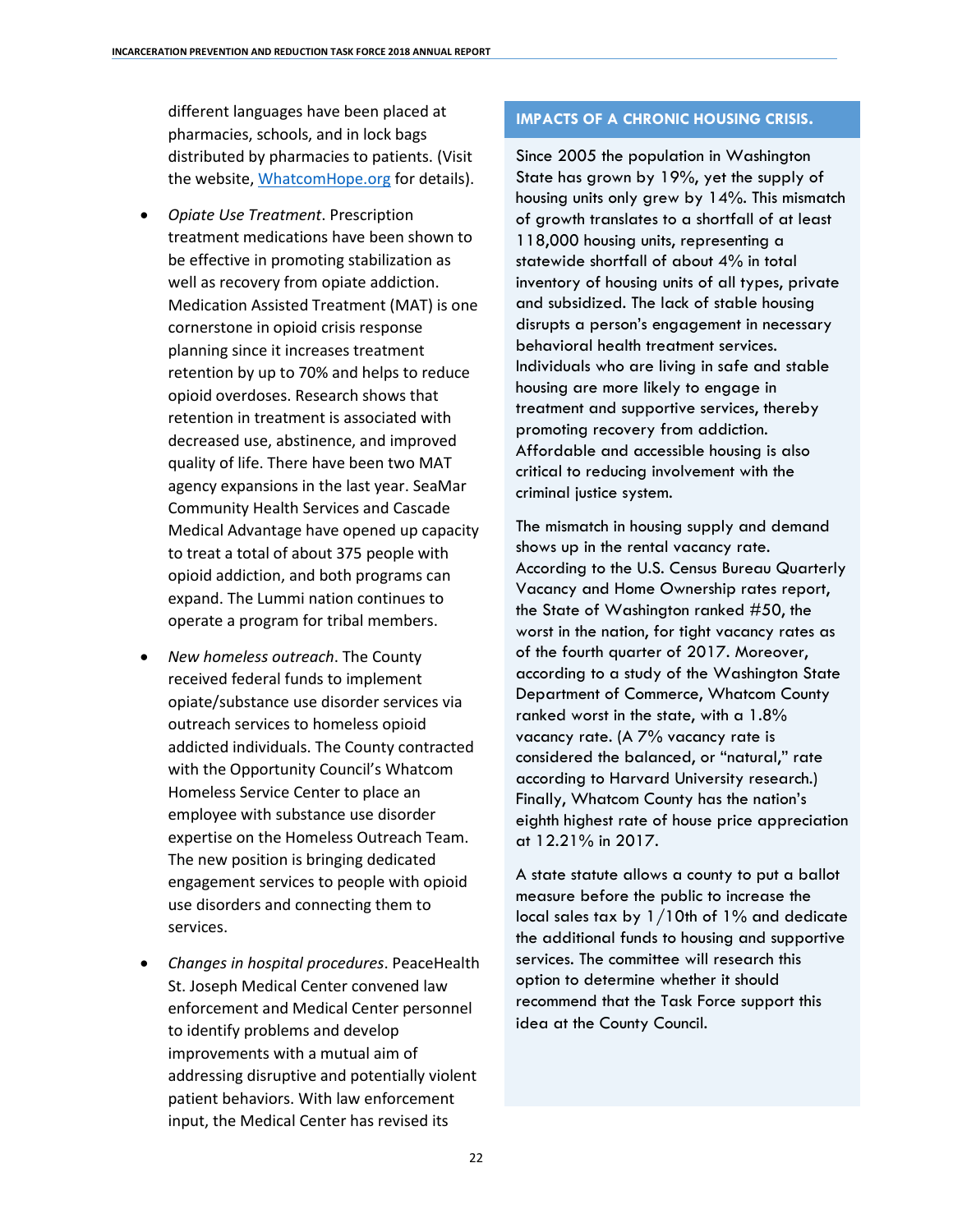procedures for how law enforcement is called to the hospital, resulting in a reduction in the incidence of people with serious behavioral health issues being admitted or readmitted to the jail from the hospital.

#### **Issues and Opportunities:**

- Methamphetamine use is on the rise again, yet there is no effective treatment. Methamphetamine is a stimulant, and some individuals under the influence demonstrate agitated or even aggressive behaviors that trigger a law enforcement response. Not only is this addiction difficult to treat effectively, but smoking the drug can contaminate housing units and challenge the system to find safe and stable housing for these individuals.
- Chronic shortages of mental health and substance abuse disorder treatment facilities have been exacerbated by recent losses in regional capacity. Although the state is addressing some of these capacity issues, constraints remain endemic. In addition, the lack of suitable housing continues to be a major barrier to getting people stabilized—see discussion on page 22.

## **D. Progress Report: Triage Facility Committee**

**Introduction:** The ordinance creating the Incarceration Prevention and Reduction Task Force called for its recommendations on "The construction and operation of a new or expanded multi-purpose crisis recovery facility to assist with jail and hospital diversion of individuals struggling with mental illness and chemical dependency." Tasks include providing recommendations on programming, location and space needs; funding sources for construction and operations; and associated services to support the new center. The Triage Facility Committee has met nearly every month for several years to support efforts to expand the current center, which is a key priority of the Task Force. Substantial progress has been made in securing construction funding, on preliminary design, and on the public process necessary to ensure acceptance of the new facility. Remaining issues include refinements of the operational model, ensuring long-term funding to operate the facility, and developing appropriate services to support the center.

## **CRISIS RECOVERY FACILITY CONSTRUCTION, OPERATIONS, AND FUNDING**

**Goal:** Provide a safe location with appropriate services for law enforcement and other first responders to transfer individuals in behavioral health crisis who might otherwise end up in jail or in the emergency department of the hospital.

**Context:** The current space allocated to crisis recovery has proven inadequate to the needs of first responders and the community. The current capacity of eight detox beds and five mental health beds will be increased to 16 acute detox beds and 16 mental health triage beds at an expanded or new facility. This will provide law enforcement and emergency services personnel with more options for individuals with acute behavioral health needs. The aim is to provide an alternative to incarceration and link people to the appropriate mental health and substance use disorder services. Increased capacity will also reduce unnecessary use of costly emergency department services.